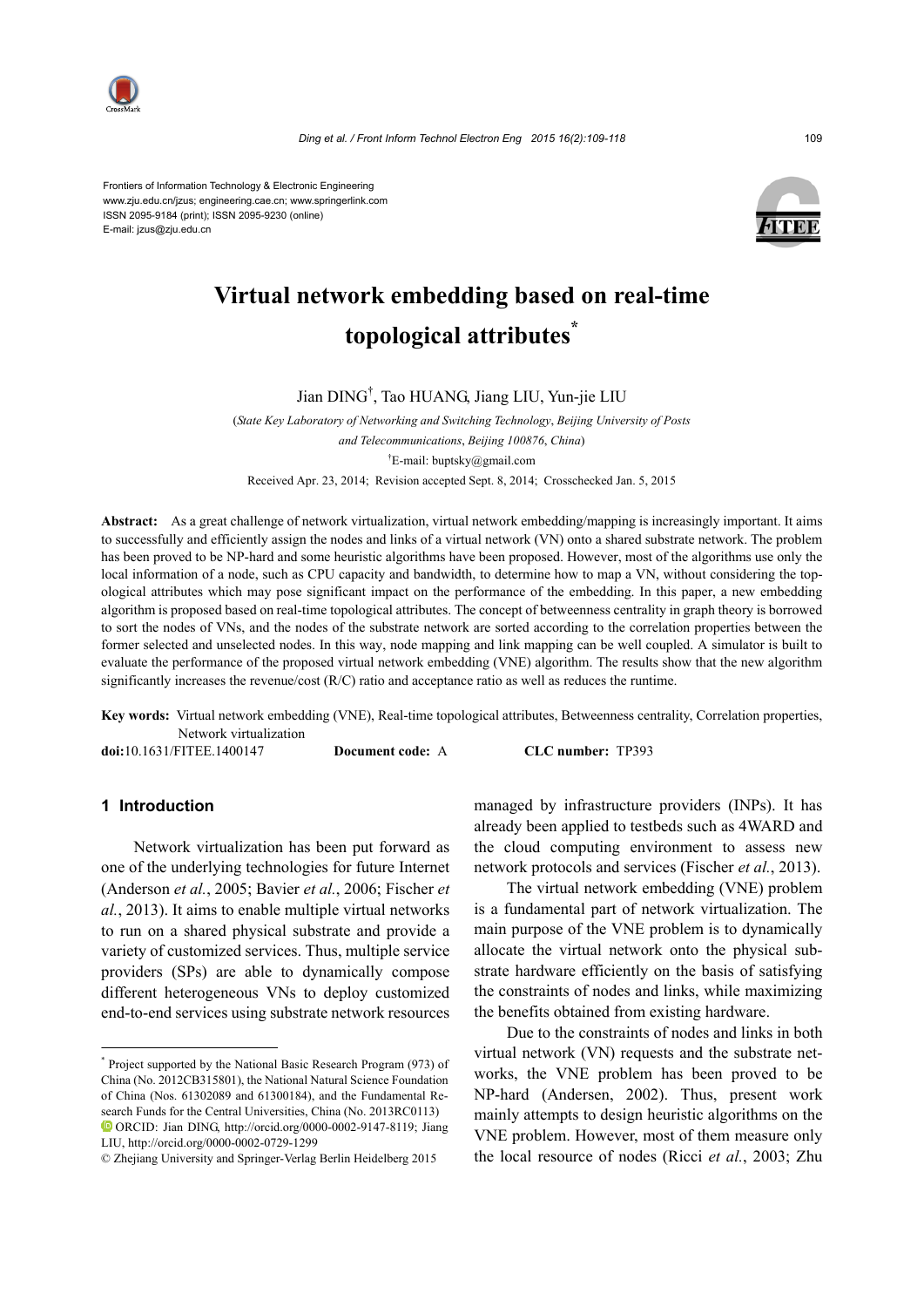and Ammar, 2006; Yu *et al.*, 2008), such as CPU capacity and bandwidth, without considering topological attributes which may have significant influence on the performance of embedding. Wang *et al.* (2012) measured the resource of the nodes in both VNs and substrate networks by introducing closeness centrality into the VNE problem. However, the attributes of the nodes in VN requests and substrate networks are not identical due to their different roles in the VNE problem. They should not be measured in the same way.

In this paper, in contrast to previous solutions, we consider not only the local network resource but also real-time topological attributes when ranking the importance of nodes of VNs and substrate networks. The concept of 'betweenness centrality' in graph theory is brought into the VNE problem for the analysis of nodes in the virtual request, and the correlation properties between the former selected and unselected nodes are considered in the substrate networks during the mapping process. Based on the nodes ranking results of VNs and substrate networks, we propose a new VNE algorithm called RTA-MAX based on the real-time topological attributes to successfully and efficiently map VNs to a substrate network. RTA-MAX is a two-stage VNE algorithm, which maps virtual nodes to the substrate nodes according to the rankings of node importance in the node mapping stage, and then maps the virtual links using the *k*-shortest path algorithm (Liu *et al.*, 2011).

A simulator model is developed to evaluate the performance of the proposed algorithm. Compared with the existing algorithms, our new algorithm performs much better in terms of the acceptance ratio, revenue/cost ratio, and runtime.

The major contributions presented in this paper are summarized as follows:

1. As far as we know, this is the first work to employ the network betweenness concept in graph theory into the VNE problem. In the embedding process, we rank the significance of the nodes in virtual network requests by both topology-aware betweenness centrality from network betweenness analysis and the local resource, which makes the bridge nodes with large nodal flow (the flow passing through a node) in VN requests be mapped preferentially.

2. The correlation properties of the former selected and unselected nodes are introduced to rank the substrate nodes during embedding. We take into consideration the correlation properties in the measurement of substrate nodes resource during embedding, which is very favorable for the following link mapping.

## **2 Related work**

The VNE problem is an NP-hard problem even if some constraints are ignored. Some researchers restricted the problem space by considering the constraints of links only and assuming that the node mapping is already known (Ricci *et al.*, 2003; Lu and Turner, 2006; Zhu and Ammar, 2006). Offline approaches were presented in Fan and Ammar (2006), Lu and Turner (2006), and Zhu and Ammar (2006), where all the VN requests are known before embedding. Some previous work did not consider the admission control problem with insufficient resource (Fan and Ammar, 2006; Lu and Turner, 2006; Zhu and Ammar, 2006). Yu *et al.* (2008) introduced a mechanism that supports path splitting and migration in substrate and a multi-commodity flow algorithm to map virtual links to improve long-term average revenue, which considers both online process and admission control. Chowdhury *et al.* (2009) proposed a new algorithm by building an augmented graph with meta-nodes and solved the mapping problem based on a mixed integer programming algorithm. Cheng *et al.* (2011; 2012) applied the Markov random walk to rank network nodes, and extended their work by introducing an integer linear programming formulation to optimize the embedding solution after ranking the nodes in a network. They measured the topological attributes by considering the available resources of adjacent nodes and defining bias factors to express the probability of a node's next movement in the Markov random walk. However, they did not consider the attributes of link bandwidth in resource measurement. An algorithm based on the proximity principle which considers the distance factor during node mapping was proposed in Liu *et al.* (2011). Li *et al.* (2012) considered the topology of the VN request in the node mapping stage, which intends to make the nodes connected with each other in VN topology be mapped close in substrate. They selected the substrate node with fewer hops of substrate path to the former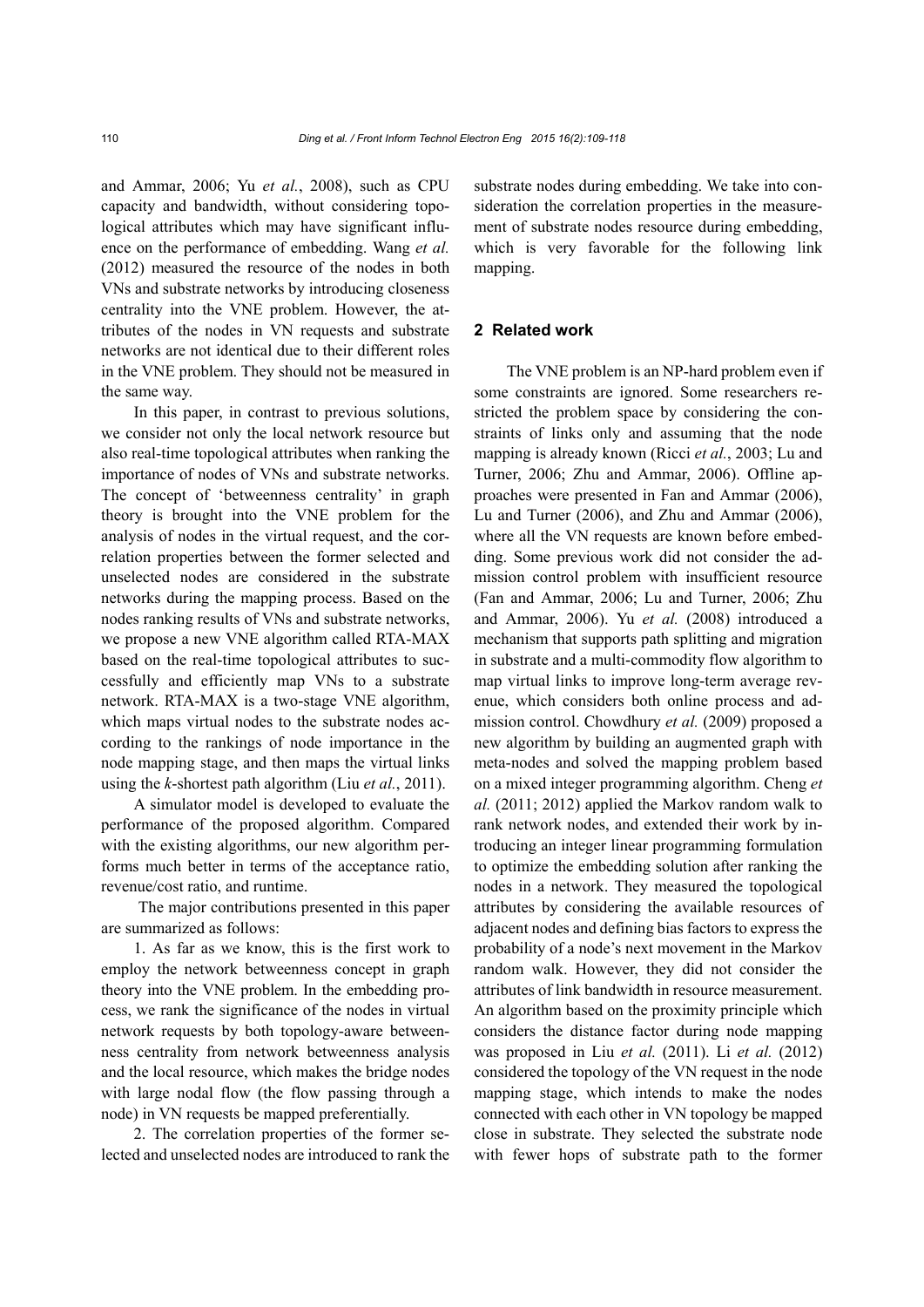mapped VN nodes for a VN node. However, they did not consider the available bandwidth of paths between the selected substrate nodes and may fail to map the virtual nodes close when the constraint of links is not satisfied in the link mapping stage. Closeness centrality was introduced into the problem in Wang *et al.* (2012), which measured the rank of nodes by considering the closeness of nodes in both virtual and substrate networks.

In this paper, we present a new algorithm based on real-time topological attributes for the VNE problem. In contrast to previous work, we consider the attribute of VNs and the substrate network in different ways since they have different roles in embedding. Both betweeness centrality and local resource of nodes are considered in virtual network analysis to sort the virtual nodes before node mapping. We measure the substrate node with local resource, including CPU capacity and connected links' bandwidth, closeness centrality, and the correlation properties between the former selected and unselected nodes. The model, based on Yu *et al.* (2008), is also adopted to make our work closer to a practical embedding system.

### **3 Virtual network embedding problem**

In this section, the VNE problem is presented first, including general definitions and formulations. Then we introduce the objectives of the VNE problem.

## **3.1 Substrate network**

The substrate network can be modeled as an undirected weighted graph  $G_s = (N_s, E_s, C_s^s, C_L^s)$ , where  $N<sub>S</sub>$  is the set of nodes and  $E<sub>S</sub>$  the set of links in the substrate.  $C_{\text{N}}^{\text{S}}$  and  $C_{\text{I}}^{\text{S}}$  denote CPU capacity of nodes and bandwidth of links, respectively. Like most previous research, we consider the available CPU capacity as the node attribute and the available bandwidth as the link attribute. An example of substrate network is presented in Fig. 1.

## **3.2 Virtual network request**

Each virtual network request is modeled as an undirected weighted graph  $G_V = (N_V, E_V, C_N^V, C_L^V)$ similar to that of the substrate network, where  $N_V$  is the set of nodes and  $E_V$  the set of links in the VN request.  $C_N^V$  and  $C_L^V$  denote the constraints of the



**Fig. 1 Mapping virtual networks (VNs) to a shared substrate network: (a) VN request 1; (b) VN request 2** The numbers of available CPU resources of the nodes are given inside circles and the numbers of available bandwidths of the links are beside the edges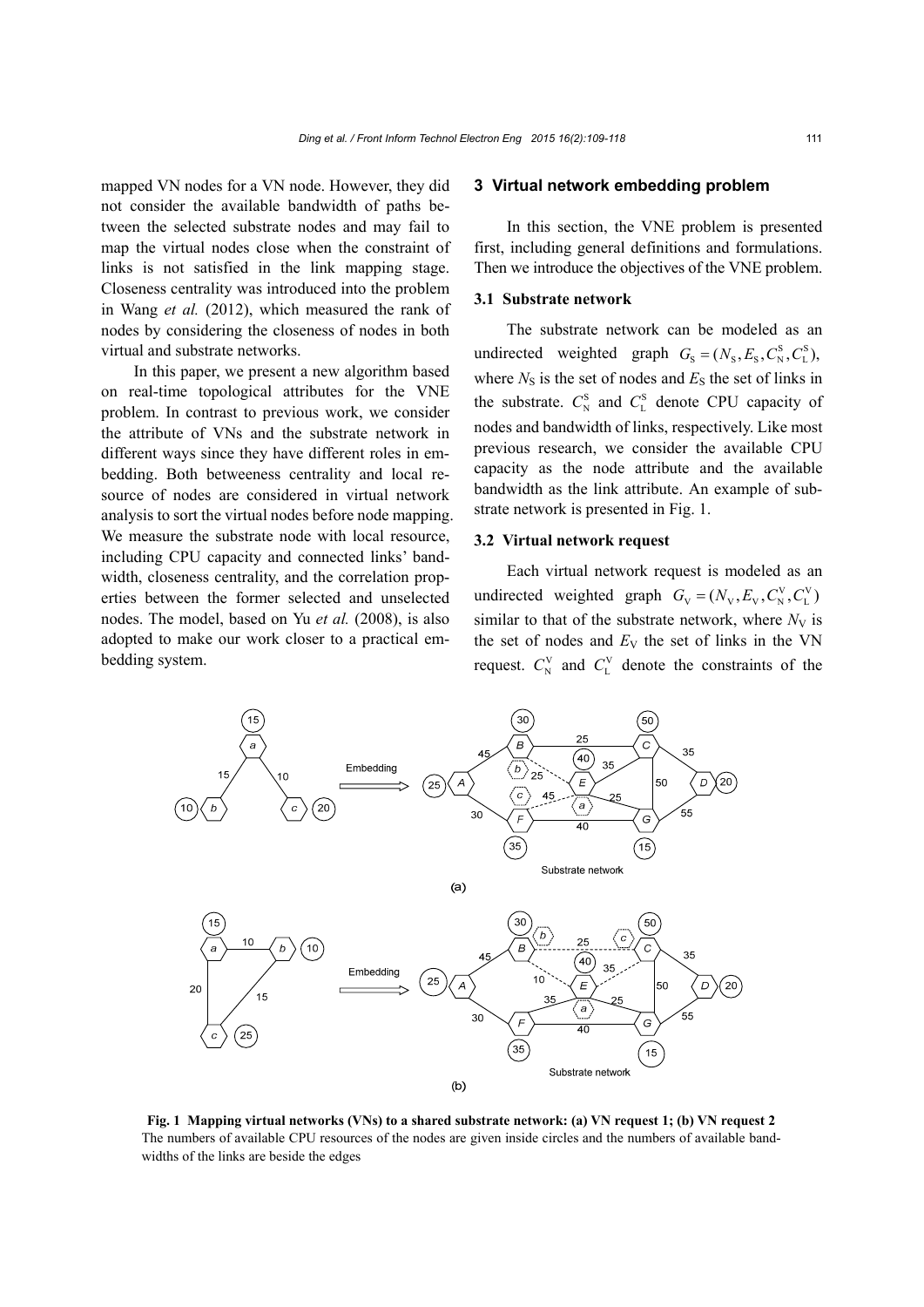nodes and links in the VN requests, respectively. Two VN request examples are presented in Fig. 1.

#### **3.3 Virtual network embedding problem**

The embedding problem focuses mainly on how to efficiently allocate a virtual network onto the physical substrate hardware with the constraints of nodes and links satisfied, while gaining maximum benefit from the existing hardware source. As shown in Fig. 1, two VN requests supplied by two different SPs are assigned to a shared physical substrate network, which is managed by an infrastructure provider. SPs will be able to provide multiple services to end users on the same infrastructure in the network virtualization environment with VNE technology.

The VNE problem is defined as an embedding action *M* from  $G_V$  to a subset of the substrate  $G_S$  while the constraints of nodes and links in  $G_V$  are satisfied. which can be defined as follows:

$$
M(G_v): (N_v, E_v, C_v^v, C_v^v) \to (N_s, E_s, C_v^s, C_v^s).
$$

As shown above, the VNE problem breaks apart into two steps: (1) mapping virtual nodes to certain nodes in the substrate while the resource constraints of nodes are satisfied; (2) allocating virtual links to the available path in the substrate while the resource requirement of links is satisfied.

## **3.4 Metrics for evaluating the VNE problem**

VNE is an NP-hard optimization problem to efficiently allocate the VNs to the shared substrate network.

Revenue of the VNE problem is the benefit gained by successfully allocating a VN request. Similar to earlier work (Zhu and Ammar, 2006; Yu *et al.*, 2008; Chowdhury *et al.*, 2009), we formulate the revenue of a VN request  $G_V$  at time *t* as follows:

$$
R(M(G_{\rm V}),t) = \sum_{e_{\rm V} \in E_{\rm V}} {\rm BW}(e_{\rm V}) + \sum_{n_{\rm V} \in N_{\rm V}} {\rm CPU}(n_{\rm V}), \quad (1)
$$

where  $BW(e_V)$  is the bandwidth requirement of virtual edge  $e_V$ , and CPU( $n_V$ ) is the CPU requirement of virtual node  $n<sub>V</sub>$ . We define the long-term average revenue as

$$
\lim_{T\to\infty}\frac{1}{T}\sum_{t=0}^T R(M(G_{\rm V}),t).
$$

Cost of the VNE problem is the price for embedding the VN request. It is formulated according to the CPU of nodes and bandwidth of links occupied by the VN in the substrate network:

$$
C(M(G_v),t) = \sum_{e_v \in E_v} \text{HOP}(e_v) \cdot \text{BW}(e_v)
$$
  
+ 
$$
\sum_{n_v \in N_v} \text{CPU}(n_v),
$$
 (2)

where  $HOP(e_V)$  is the hop number of a set of substrate links, to which the virtual link  $e_V$  is assigned. Note that path splitting is not allowed in this model and the CPU cost of intermediate nodes, which is cost to forward data in a multi-hop path for a virtual link, is contained by the BW part in this widely used cost model.

The long-term average revenue is defined as

$$
\lim_{T \to \infty} \frac{1}{T} \sum_{t=0}^{T} C(M(G_{V}), t).
$$

The ratio between revenue and cost is significant in reflecting the performance of network resource utilization for a VNE algorithm. We define the ratio as

$$
R/C = \frac{\sum_{e_V \in E_V} BW(e_V) + \sum_{n_V \in N_V} CPU(n_V)}{\sum_{e_V \in E_V} HOP(e_V) \cdot BW(e_V) + \sum_{n_V \in N_V} CPU(n_V)}.
$$
 (3)

The acceptance ratio, which indicates the number of accepted VNs from all the VNs, reflects the success rate of a VNE algorithm. It is defined as

acceptance ratio=
$$
\frac{\text{accepted VN requests count}}{\text{all VN requests count}}.
$$
 (4)

## **4 Real-time topological attributes analysis**

In this section, we first analyze the use of network centrality in the VN problem. Then we explain the correlation properties between the mapped and unmapped nodes in the substrate.

#### **4.1 Network centrality**

Network centrality is an important topological attribute in network analysis to indicate the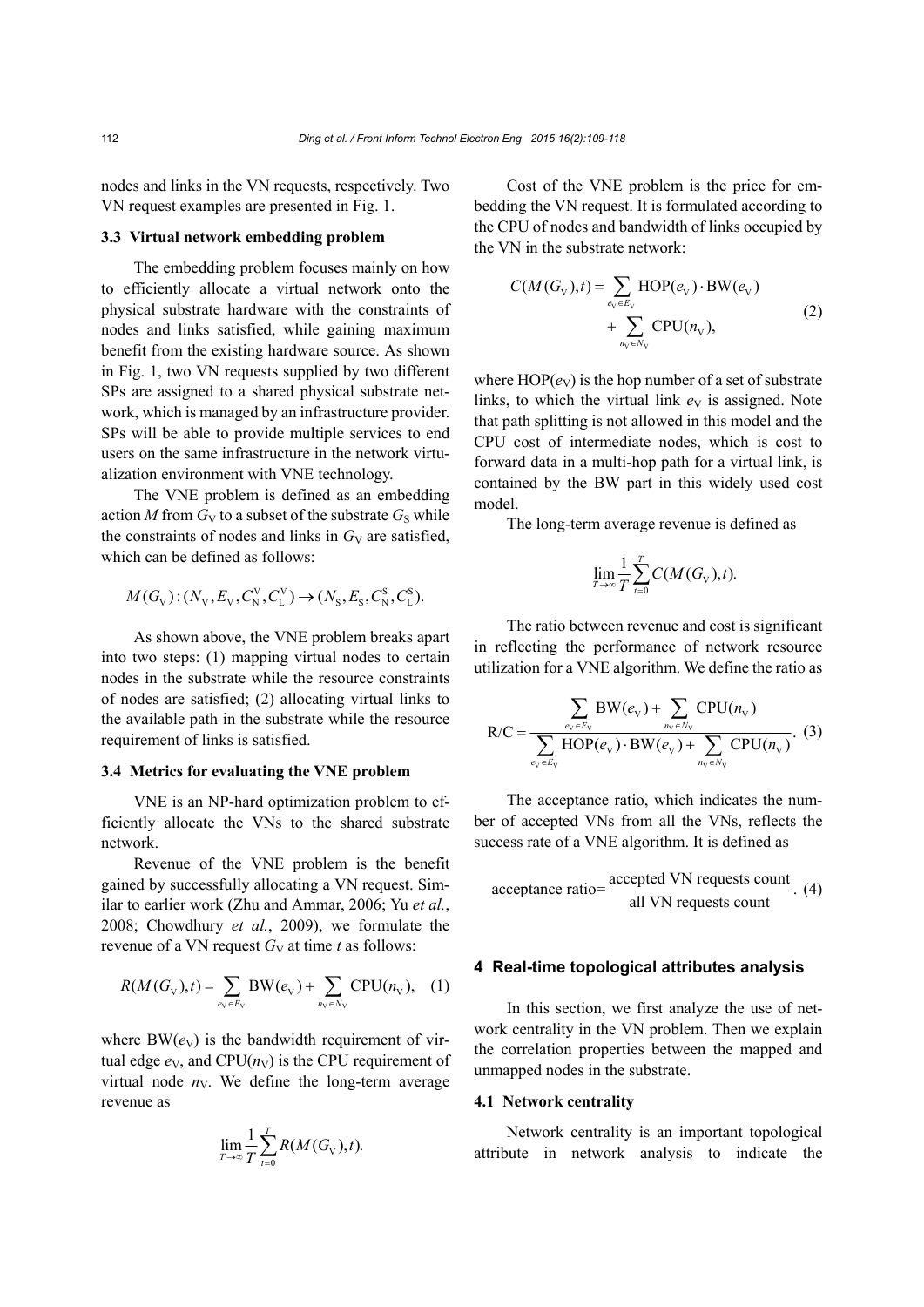significance of elements in a network, such as nodes, links, and even the whole network. Recently, it has been proposed as a measurement of the importance, popularity, and prominence of a node in social network studies. In graph theory, the measure of node centrality is divided into various kinds according to the generation principle, based on connection, shortest path, flow, random walk, and feedback, respectively. Three algorithms are widely used in network analysis: degree centrality based on connection, closeness and betweenness centralities both based on the shortest path. These different algorithms indicate different attributes of the nodes in a network from different points of view, and result in different node ranks. Degree centrality focuses on measuring the local centrality of a node by considering only the number of nodes directly connected to it, which is too partial in VNE problem analysis.

Inspired by previous work (Wang *et al*., 2012), the closeness centrality is defined by the sum of the distance from a node to all the other nodes in a network on a global scale, which reflects how close the node is to the other nodes. Thus, ranking nodes by closeness centrality may not find the nodes in the core position of the network but the ones which are very close to all the other nodes. So, we take into account closeness centrality to measure the importance of substrate nodes during the node mapping step, which is very helpful in improving the success rate and source utilization efficiency in the link mapping process. Since the VNE problem is a real-time network analysis with state of nodes and links, rather than simple graph theory, the bandwidth of links and CPU of nodes are also considered. The closeness centrality in VNE can be modified as

$$
C(n_i) = \sum_{j=1}^{n} c_j \cdot \frac{\min(bw(i, j))}{d(i, j)},
$$
 (5)

where  $C(n_i)$  is the closeness centrality of substrate node  $n_i$ ,  $c_i$  refers to the CPU capacity of substrate node  $n_i$ , min(bw( $i$ ,  $j$ )) is the real-time available bandwidth on the shortest path from  $n_i$  to  $n_j$ , and it denotes the state of links in real time. We describe the minimum bandwidth along the shortest path as the available capacity.  $d(i, j)$  is the distance from node  $n_i$ to  $n_i$ , and here is described by the hop count along the shortest path between them. Fig. 2 shows an example

of VNE, where a VN request with three virtual nodes *a*, *b*, and *c* is mapped to a substrate network with five nodes *A*, *B*, *C*, *D*, and *E*. As defined above, the closeness centrality of node *C* in the substrate is determined by the CPU of the other four nodes and the available bandwidth of the shortest paths between them, including the paths *C*-*D*-*A*, *C*-*B*, *C*-*D*, and *C*-*E*.



**Fig. 2 An example of virtual network embedding (VNE)**

Node ranking in the substrate network focuses on the distance which is helpful for link mapping. However, the bridge nodes in VN requests which may carry more nodal flow should be mapped first since early mapped nodes have more available resources and better locations to choose in the substrate network. The betweenness centrality of a node is defined as the number of shortest paths from all nodes to all others that pass through the node, which is always proposed to measure the load and importance of a node in a social network. Inspired by this idea, we select betweenness centrality to measure the nodes in VN requests and define it as

$$
B(n_i) = \frac{s_i}{S},\tag{6}
$$

where  $B(n_i)$  is the betweenness centrality of virtual node  $n_i$ ,  $s_i$  denotes the number of the shortest paths from all nodes to all others in the whole virtual network that pass through node  $n_i$ , and  $S$  is the number of all the shortest paths. As shown in Fig. 2, the shortest paths in the VN include *a*-*b*, *a*-*b*-*c*, and *b*-*c*, and two of them pass through node  $c$ . Thus,  $B(c)$  is 2/3.

#### **4.2 Correlation property**

In previous work, nodes of VNs are mapped to the substrate network one by one separately, and only the attributes of unmapped nodes are considered. The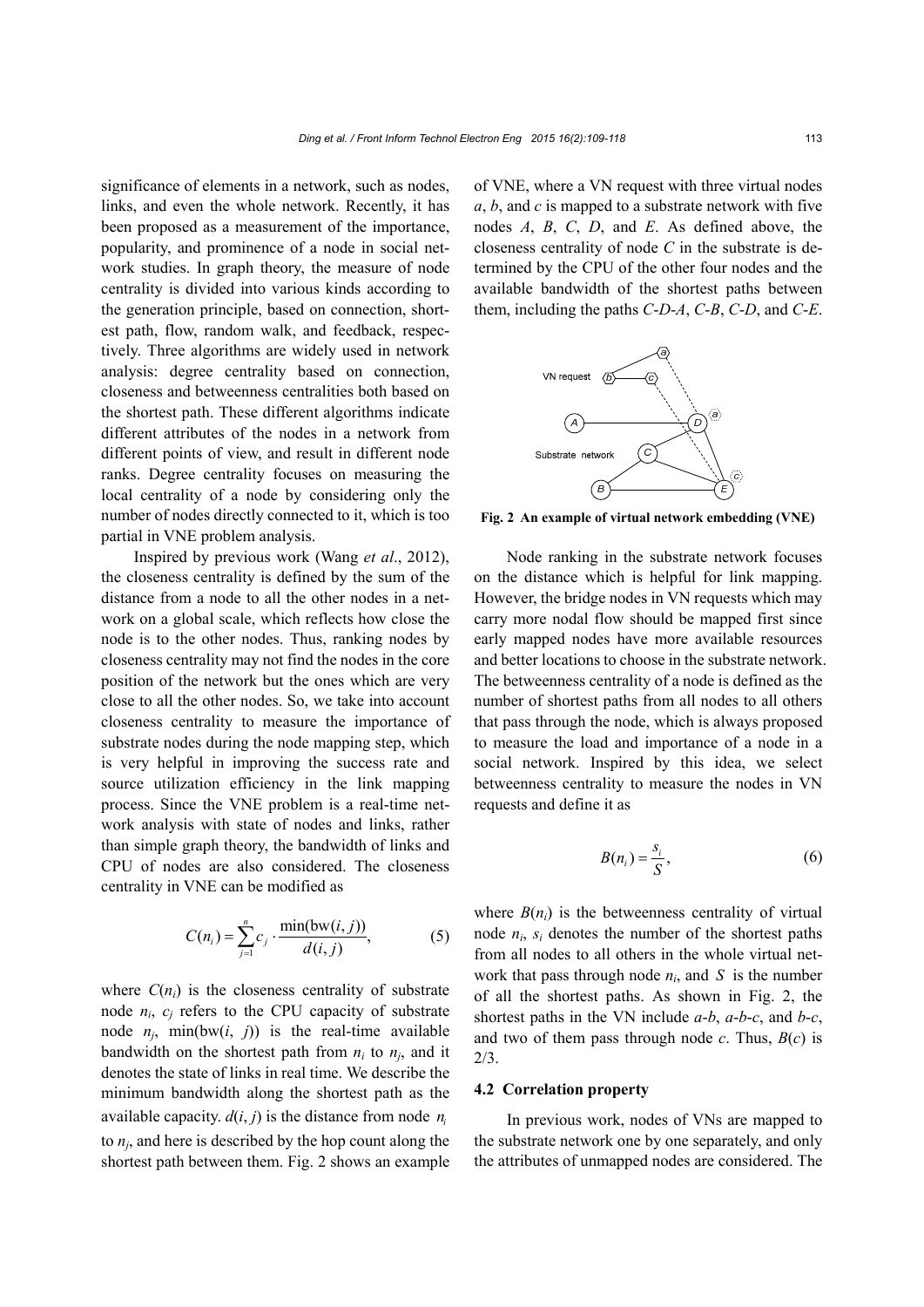selected nodes in the substrate may be far away from each other with multiple hops and result in inefficient utilization of physical network resources because one virtual link will be mapped to multiple substrate links. To overcome this problem, we take into account the correlation property between the mapped and unmapped nodes in node ranking of the substrate network based on both distance and bandwidth. We define it as follows:

$$
\text{Pro}(n_i) = \gamma^{\sum_{j=1}^{k} \min(\text{bw}(i,j))/d(i,j)},\tag{7}
$$

where  $Pro(n_i)$  denotes the correlation property between an unselected node *ni* and all the former selected nodes in the substrate, *γ* is Euler's constant. The correlation property of the unselected substrate node  $n_i$  is codetermined by the available bandwidth and distance from itself to all the former selected nodes, which will keep the selected nodes connected closely to each other with proper available bandwidth and is favorable for the following link mapping. As shown in Fig. 2, virtual nodes *a* and *c* have already been embedded to nodes *D* and *E*, respectively. Pro(*C*) is determined by min( $bw(C, D)$ ), which is the available bandwidth of link  $C-D$ , and min(bw( $C$ ,  $E$ )), which is the available bandwidth of link *C*-*E*, while both  $d(C, D)$  and  $d(C, E)$  are 1.

# **5 A new VNE algorithm based on real-time topological attributes**

On the basis of real-time topological attributes analysis in the network, we devise a new two-stage VNE algorithm called RTA-MAX (Algorithms 1 and 2) to improve the utilization of physical resource and mapping performance. It is shown in the performance evaluation of Section 6 that the results of the acceptance ratio, resource cost, and mapping runtime become much better. The detailed description of the algorithm is as follows: sort the VN requests according to their revenues in descending order, and select the VN request with the maximum revenue to embed. Then we begin the node mapping stage and sort the virtual nodes in this VN by considering both the required local resources and betweenness centrality (Section 4.1) of the nodes, which is formulated as

Value<sub>v</sub>
$$
(n_v)
$$
 = CPU $(n_v)$  ·  $\sum_{l_v \in L(n_v)} BW(l_v) \cdot B(n_v)$ , (8)

where Value<sub>v</sub> $(n_v)$  is the factor to sort the virtual node  $n_v$ , CPU( $n_v$ ) denotes the required CPU of  $n_v$ ,  $L(n_v)$ denotes the set of connected virtual links of  $n_v$ , and  $B(n_v)$  is the betweenness centrality of  $n_v$  introduced in Section 4.1.

Then we define the variable Value<sub>s</sub> to sort the substrate nodes by considering closeness centrality (Section 4.1) and correlation properties (Section 4.2) of the nodes:

Value<sub>s</sub>
$$
(n_s)
$$
 = CPU $(n_s) \cdot \sum_{l_s \in L(n_s)} BW(l_s) \cdot C(n_s) \cdot Pro(n_s)$ , (9)

where  $Value_s(n_s)$  is the factor to rank the substrate node  $n_s$ , CPU( $n_s$ ) denotes the required CPU of  $n_s$ ,  $L(n_s)$ denotes the set of connected physical links of  $n_s$ ,  $C(n_s)$ is the closeness centrality of  $n_s$ , and Pro $(n_s)$  is the correlation properties.

**Algorithm 1** Node mapping stage of RTA-MAX Sort the VN requests by their revenues in decreasing order **for** each VN request in the order **do**

- Sort the nodes in VN request according to their Value<sub>v</sub> values in decreasing order
- **for** each unmapped virtual node in the order **do** Sort the nodes in substrate network according to their Value<sub>v</sub> values in decreasing order
- Map the virtual node to the substrate node which is unmapped and with the largest Values, with the required source also being satisfied
- **if** the virtual node cannot be mapped **then return** Node unsuccessfully mapped
- **end if**

 **end for end for**

**return** Node successfully mapped

**Algorithm 2** Link mapping stage of RTA-MAX **for** each unmapped virtual link **do**

- Search the *k*-shortest paths between the selected nodes in substrate
- **if** find a path with proper bandwidth which satisfies the required link resource

Assign the virtual link to this path

**return** Link successfully mapped

**else**

 **return** Link unsuccessfully mapped **end if** 

```
end for
```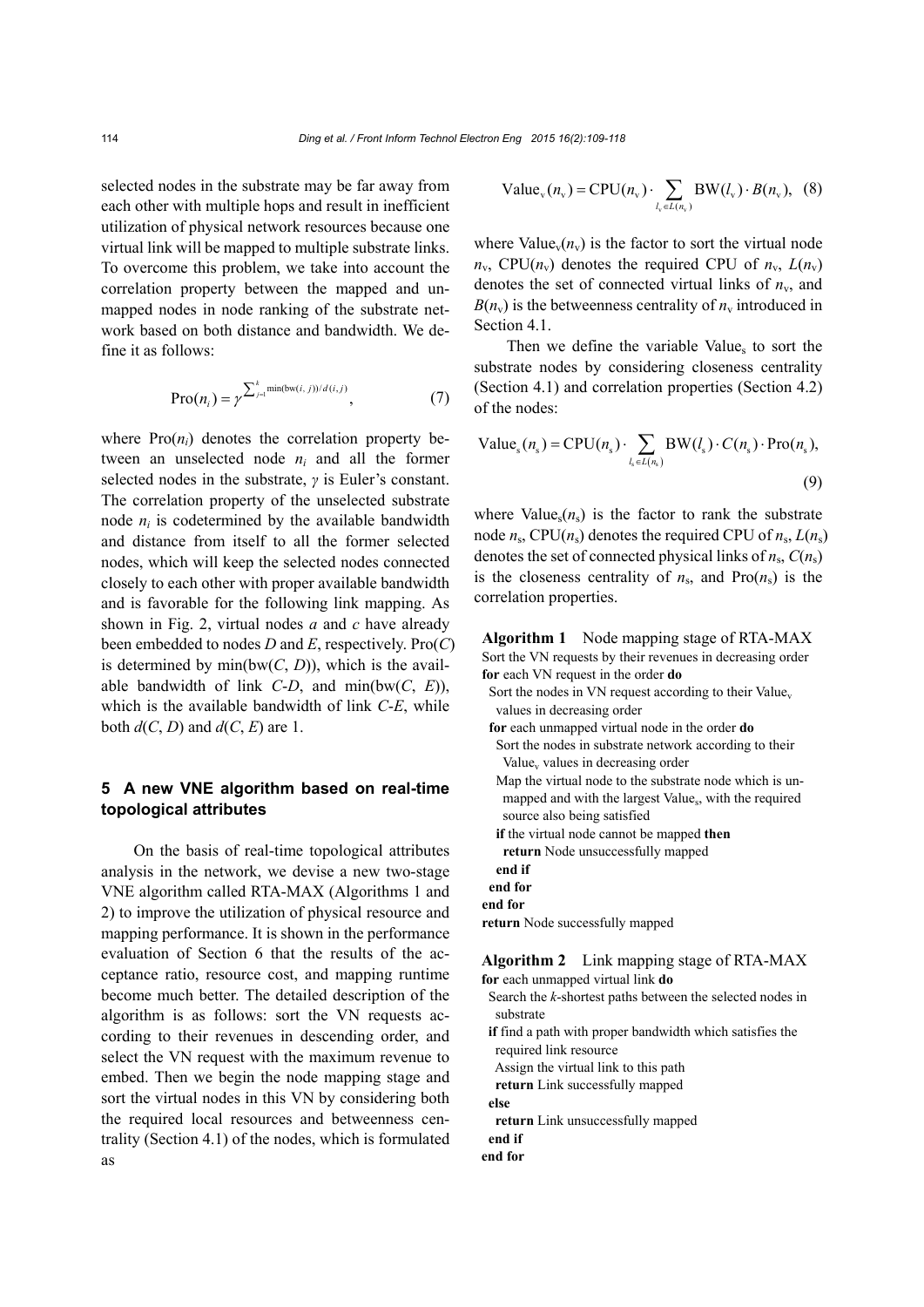We select the virtual node with maximum Value<sub>v</sub> and allocate it to the substrate node with both enough required resource and maximum Values, which results in nodes with proper resource being selected and makes it easy to map virtual links with each other.

After selecting the substrate nodes, we begin the link mapping stage using the *k*-shortest path algorithm similar to previous work, which searches the fit shortest paths by filtrating the *k*-shortest paths until finding a path in the substrate network with proper resource required by the virtual link.

Note that although we add the amount of calculation in the node mapping stage, the whole runtime of RTA-MAX is decreasing in practice, since the algorithm takes into account the real-time topological attributes and results in a better node mapping which is beneficial for the following link mapping stage. We will certify it in the following section by comparing the runtime of different algorithms in the same PC.

## **6 Performance evaluation**

In this section, we first introduce our simulation environment. Then we present our evaluation results and analyze the performance of RTA-MAX in comparison with previous algorithms.

#### **6.1 Simulation environment**

We have developed a VNE simulator model to evaluate our new algorithm based on previous work (Yu *et al.*, 2008). The substrate network topology is generated by the GT-ITM tool (Zegura *et al.*, 1996), which is widely used in network topology generation and simulators. The substrate network is generated with 100 nodes and about 500 links, which is approximately the scale of medium-size INPs. The CPU of nodes and bandwidth of links in substrate follow a uniform distribution from 50 to 100.

We adopted the method proposed by Zhu and Ammar (2006) to generate the virtual network requests. The number of nodes in each VN request follows a uniform distribution between 2 and 10. Each pair of virtual nodes is randomly connected to each other with a probability of 50%. The runtime of each VN request is exponentially distributed with a mean of 1000 time units, and the VN requests arrive following a Poisson distribution with a mean of five requests in 100 time units. The CPU of nodes and

bandwidth of links in a VN request follow a uniform distribution with the scale increasing from 10% to 90% of the substrate network resource. We ran the simulation under each different condition of the VN requests for 50 000 time units and took the average values to obtain an evaluation result of a stable state. According to the runtime of each VN request, the simulation environment will reach a stable state after running 10000 time units, which ensures that 50000 time units is long enough to obtain a stable result.

The metrics we used to evaluate the performance of the VNE algorithm are as follows: R/C ratio, VN acceptance ratio (Eqs.  $(3)$  and  $(4)$ ), and the runtime of the algorithms on the same PC. Four algorithms were evaluated in our simulations (Table 1). Eighteen instances were run for these algorithms under different conditions of the VN requests to evaluate the performance of algorithms and the influence of the increasing size of VN requests.

**Table 1 Algorithm comparison** 

| Notation | Description of the algorithm                                                                                                                               |
|----------|------------------------------------------------------------------------------------------------------------------------------------------------------------|
| Greedy   | The classical greedy algorithm, with map-<br>ping nodes with greedy local resource and<br>links with the k-shortest algorithm (Yu et<br><i>al.</i> , 2008) |
| CL.      | Mapping nodes by ranking the nodes based<br>on classical closeness (Wang <i>et al.</i> , 2012)                                                             |
| IС       | Mapping nodes by ranking the nodes based<br>on improved closeness (Wang et al.,<br>2012)                                                                   |
| RTA-MAX  | Mapping nodes by measuring the nodes<br>based on real-time topological attributes<br>considering VNs and substrate in differ-<br>ent ways                  |

#### **6.2 Results and analysis**

## 6.2.1 General VNs

For each VN request, the required CPU of virtual nodes and BW of virtual links follow a uniform distribution from 0 to 50. Fig. 3 shows the ratio between revenue and cost of the four algorithms. The R/C ratio of RTA-MAX (0.792 on average) is much better than those of the other algorithms, at 27% higher than CL (0.625 on average), 18% higher than IC (0.671 on average), and 23% higher than Greedy (0.644 on average).

Fig. 4 shows the VN requests acceptance ratios of the four algorithms. The acceptance ratio of RTA-MAX (0.965 on average) is better than those of the other algorithms, at 3% higher than CL (0.941 on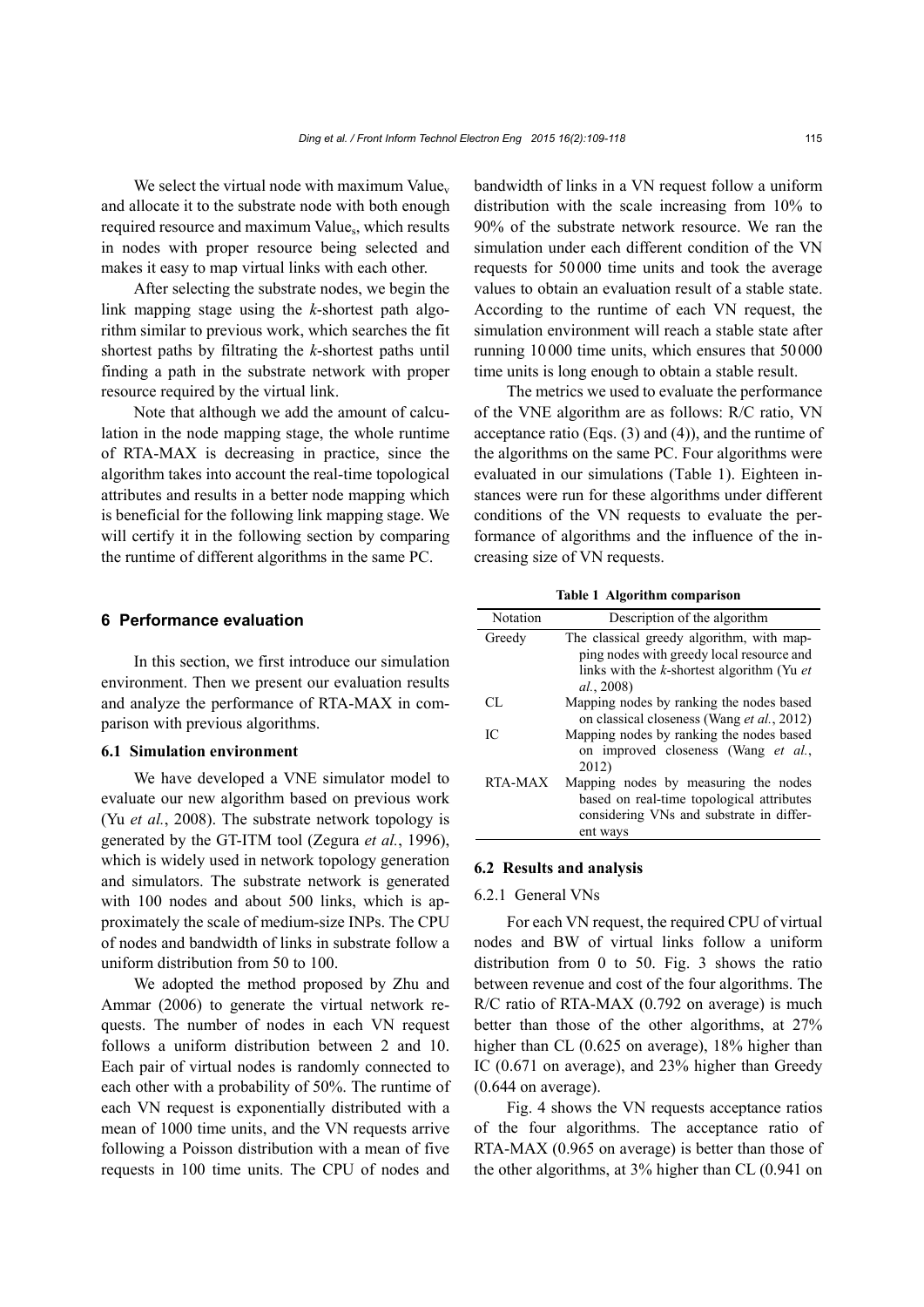average), 3% higher than IC (0.935 on average), and 16% higher than Greedy (0.829 on average).

6.2.2 Evaluating the impact by increasing the requests' BW

To evaluate the impact of increasing the size of VN requests' bandwidth, we set the bandwidth of virtual links to increase from 10% to 90% of the substrate resource while keeping the CPU of virtual nodes at 50%.

Fig. 5 shows the ratio between revenue and cost of the four algorithms in the stable state. The R/C ratio of RTA-MAX (0.748 on average) is much better than those of the other algorithms, at 19% higher than CL (0.631 on average), 21% higher than IC (0.620 on average), and 22% higher than Greedy (0.611 on average). For each algorithm, the R/C ratio decreases with the increase of VN requests' bandwidth, since VNs with a larger bandwidth requirement are more likely to be assigned to a longer path in the link mapping stage and use more resource in the substrate.

Fig. 6 shows the VN requests acceptance ratios of the four algorithms in the stable state. The acceptance ratio of RTA-MAX (0.904 on average) is better than those of the other algorithms, at 5% higher than CL  $(0.859$  on average),  $3\%$  higher than IC  $(0.876)$ on average), and 16% higher than Greedy (0.781 on average). Note that the acceptance ratio increases a little (no more than 5%) as the bandwidth increases up to 60%, because the VN requests are mapped in descending order of revenue to increase the utilization of physical resource. As the bandwidth increases, the embedding of the larger VN request may fail in the link mapping stage and resource would be saved for the embedding of the following smaller VN requests. In this way, there exists a chance that more requests with smaller revenue, instead of one larger request, are mapped successfully on the substrate, which results in the acceptance ratio increasing a little. However, the increase of bandwidth has a larger effect on the acceptance ratio, which results in a sharp decrease of the acceptance ratio after the bandwidth increases up to around 60%.

Fig. 7 shows that runtime of the four algorithms in the same PC. The runtime of RTA-MAX (0.778 s on average) is much less than that of the other algorithms, at 45% shorter than CL (1.417 s on average), 34% shorter than IC (1.175 s on average), and 46% shorter than Greedy (1.428 s on average). Similar to the acceptance ratio, the runtime increases sharply





**Fig. 4 Acceptance ratio comparison**



**Fig. 5 R/C ratio with increasing bandwidth**



**Fig. 6 Acceptance ratio with increasing bandwidth**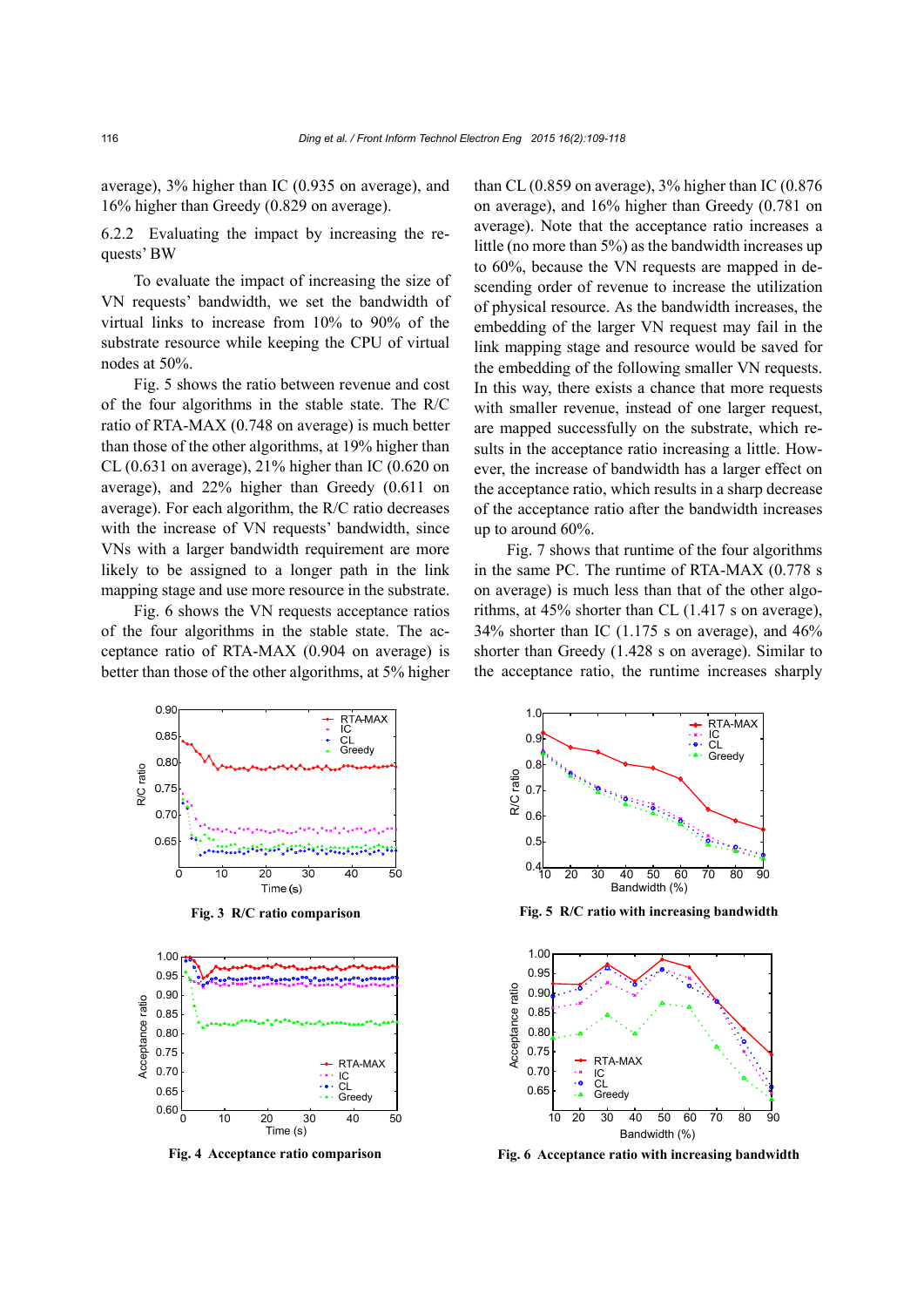when the bandwidth increases to 60%, since the embedding algorithm will search the suboptimal path in the *k*-shortest algorithm, when the VNs fail in the link mapping stage.

The evaluation results show that RTA-MAX achieves a much better performance in different BW conditions. This makes a more efficient utilization of substrate physical resource as indicated by the R/C and acceptance ratios. Thus, more VN requests are mapped successfully with higher acceptance ratios which will assist INPs in providing more service to SPs. Furthermore, the runtime is shortened, since the new algorithm makes the mapping stage easier by decreasing backtracking after the node mapping stage considering real-time topological attributes.

6.2.3 Evaluating the impact by increasing the requests' CPU

We increase the CPU of virtual nodes from 10% to 90% of the substrate resource while keeping the bandwidth of virtual links at 50% to evaluate the impact of increasing the size of VN requests' CPU.

Fig. 8 shows the ratio between revenue and cost of the four algorithms. The R/C ratio of RTA-MAX

(0.776 on average) is much better than those of the other algorithms, at 33% higher than CL (0.582 on average), 24% higher than IC (0.627 on average), and 27% higher than Greedy (0.612 on average). Note that the R/C ratio increases with the increase of CPU. This is because the value of CPU is the same in the computation of the revenue and cost (Eqs. (1) and (2)). Thus, in the same condition of required bandwidth, the ratio of revenue to cost will increase with the increase of CPU.

Fig. 9 shows the VN requests acceptance ratios of the four algorithms in the stable state. The acceptance ratio of RTA-MAX (0.847 on average) is better than those of the other algorithms, at 3% higher than CL (0.821 on average), 5% higher than IC (0.810 on average), and 11% higher than Greedy (0.763 on average). The acceptance ratio decreases sharply for each algorithm when the required CPU of VNs increases to 40%, which shows that the change of CPU has more impact on the acceptance ratio than BW by comparison with the results in Section 6.2.1.

Fig. 10 shows the runtime of the four algorithms. The runtime of RTA-MAX (0.114 s on average) is much less than that of the other algorithms, which is



**Fig. 7 Runtime with increasing bandwidth**



**Fig. 8 R/C ratio with increasing CPU**